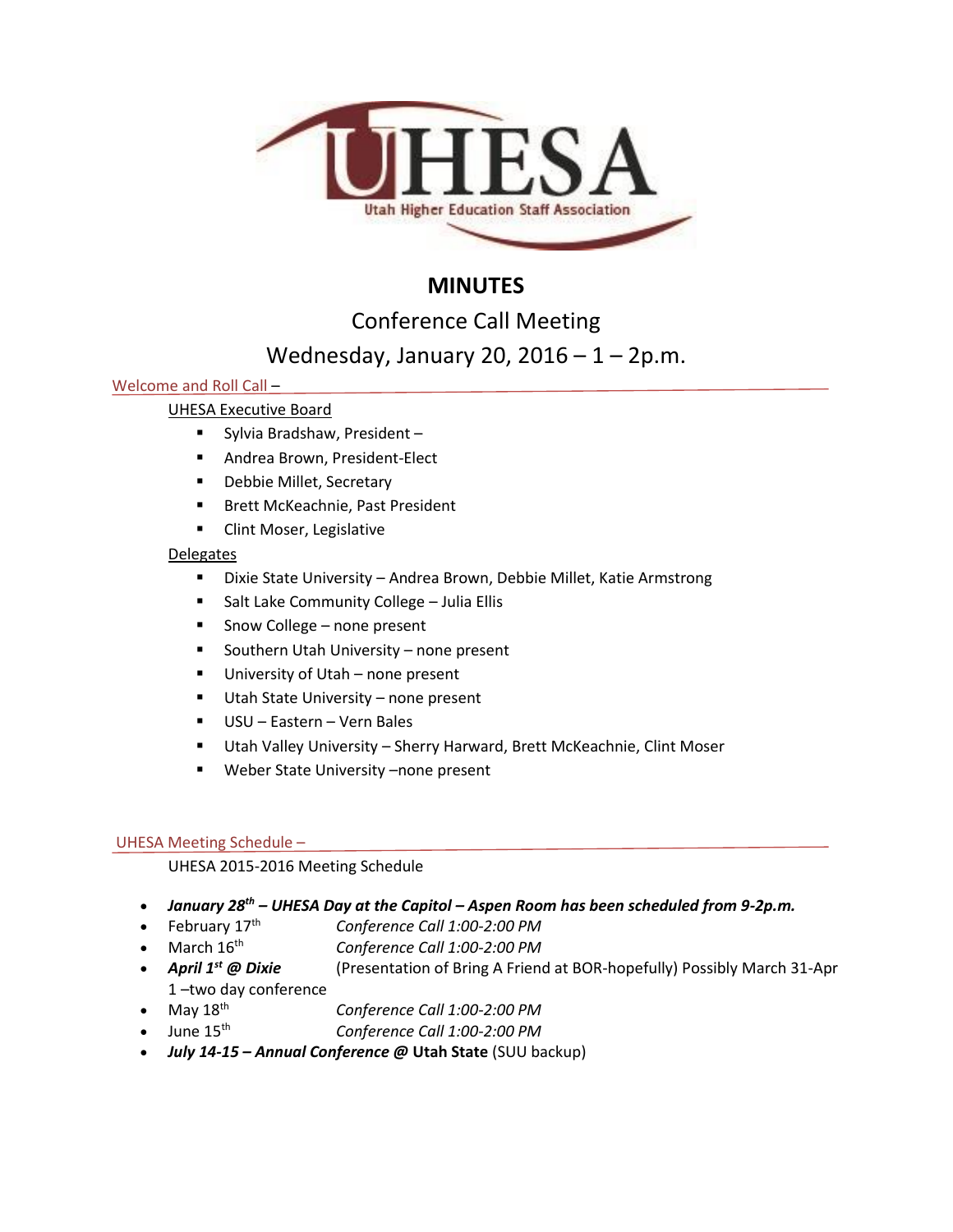### Minutes & Approval –

The December minutes were approved and passed. Have James put the minutes on the UHESA website

## Legislative Committee Report –

Clint stated we would be meeting at 9:00 a.m. in the Aspen Room. One legislator, Keith Grove from the Higher Ed Appropriations committee, has been confirmed to meet with us for 10-15 minutes. We are working to get Senator Stephen Uruquhart to take some time with us as well as someone from the Commissioner's office. The first person is scheduled at 9:15 a.m., but we need to be fairly flexible regarding their schedules. 10:00 a.m. will be their floor time. We can go to each chamber and fill out cards of who you would like to visit with. Depending on how close your relationship is or how their schedule permits, they will either come visit with you or they may invite you in on the floor with them. The question was raised whether we could schedule a tour of the state capitol building. Julia will send the tour information to Deb and perhaps do the tour during the first hour. Tours are just under an hour so it might work better to have it after lunch.

Sylvia asked Clint to give us a little more info of how things work during these days at the Capitol. Clint will have postcards that he will list USHE's priority list on. Some of those priorities are Compensation, Access and Affordability, Market Demands, Performance, Statewide Cyber Security, and Regent's Scholarships. It is good to have several things to concentrate on. Pick 2-3 of the items that are most important to your institution and be prepared to visit with a legislator about them. It is always advantageous to include a handwritten note at the bottom of the postcard. Clint will have handouts.

Lunch will be at about 12:30. The final group meeting will wrap up by 2:00 and then any that are interested can go on the tour from

2:00 – 3:00. Brett recommended in regards to parking to take public transportation if at all possible. If you have to park yourself, you will end up walking a long way. He recommended taking Frontrunner to the North Temple station and take bus #500 to the Capitol steps. You can catch Frontrunner at Provo if you are coming the south and from the north you can get on in Ogden. Plan plenty of time. For more information, go to [www.rideuta.com.](http://www.rideuta.com/)

#### Treasurer's Report –

Vern reported that all institutions have paid their past years and current years dues. All of the reimbursements have been done.

#### PR/Media Report –

Deb will contact James to have the minutes put on the UHESA website.

For the Higher Ed newsletter, Sylvia asked Clint and the PR committee write an article about UHESA Day at the Capitol and Sylvia will write an article on the BFF – Return, Learn, and Earn initiative.

Julia told us they are designing some maroon colored T-shirts with white writing with the BFF logo. There is a \$40 set up fee and the T-shirts will be about \$6 per shirt. If other institutions want to order some, they will send an example of the T-shirt so everyone can see it.

#### Constitution and By-Laws –

There were not enough delegates from the different institutions to form a quorum. The Constitution requires a 2/3 majority approval of those present in a meeting and the By Laws require a 2/3 majority of all UHESA delegates from the institutions. Brett asked if anyone had looked over the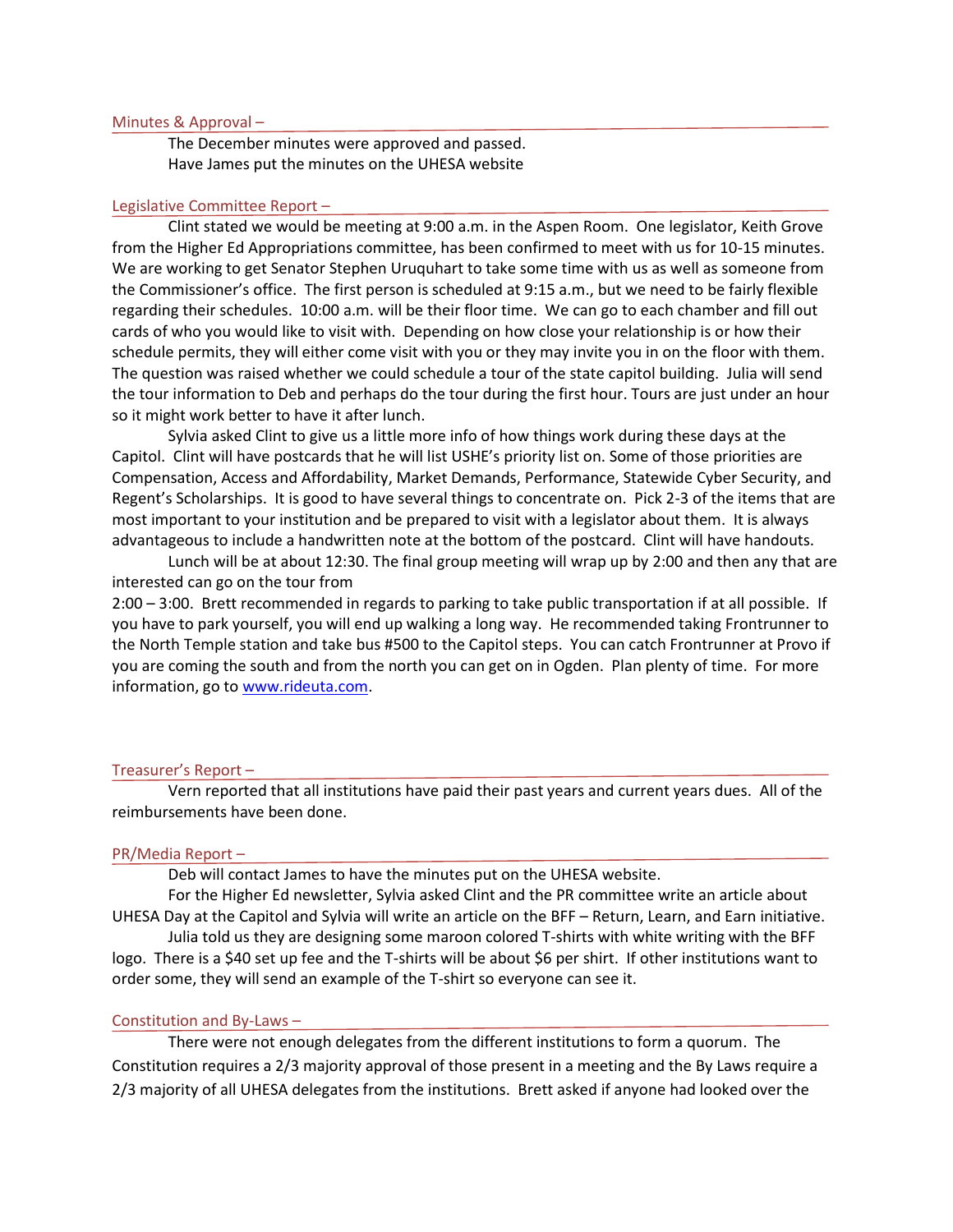new documents he had sent out. We made an executive decision to have Brett continue on in the direction he is working revising the updates to the Constitution and By Laws. Brett will also incorporate the October changes that were suggested when we met at USU- Eastern.

## Comparison Point / Topical Survey–

Dixie – Andrea said that Dixie will be going forward with a media campaign for their BFF initiative. Dixie will have a video of personal examples of students that have returned and received their degrees. They are also creating a Non-Traditional Returning student webpage to make the initial process easier to navigate. There will be at least four social media blasts over the next two months and will be linked to a referral form giving contact information about the person referring and also their friend that is being referred. On the referral form, it will have information so the referral can be used by departments, registration, financial aid, etc. and doesn't just go into some file and be forgotten. We want to be able to follow through with these referrals and make several personal contacts. Dixie will have a Doodle form that links to the UHESA main webpage.

SLCC – Julia said SLCC will be hosting an Open House on March  $9<sup>th</sup>$  in the evening. They will have tear away cards for students, staff, and faculty for referrals. They will hand that referral form back into their office. They will also provide a link to the UHESA page. They are going to be incorporating the BFF T-shirt and invite anyone else at any of the other institutions to use the T-shirt as well. When it is approved, Julia will send a copy of the tear-away referral form to everyone. Their printing costs were 5,000 cards at 39¢ each. There will be an award for the department that is most involved. Brett would like to see an example of what the T-shirt will look like. Everyone could order from SLCC. UHESA may be able to pay so much per institution to help defray some of the cost. It was suggested that we order enough for the UHESA Board. David is working on the vector image of the BFF/Utah map for the T-shirt. Julia will send out an image of what the T-shirt looks like. This will be a continuing project.

Dixie - Andrea indicated that at Dixie they are meeting tomorrow about the BFF event. Last week several met with a woman who returned to school and finished her degree and wrote an extensive paper about her experiences and ideas and solutions that would make this an improved process for other returning students.

SLCC - Julia and David will be hosting a BFF Open House on March  $9<sup>th</sup>$  at SLCC that will be revolving around the BFF theme and Exploring SLCC. David is working with their marketing department. Deb has sent attachments of David's flyer and logo for everyone to look at. They will also be meeting with SLCC's President.

Snow – none present SUU – none present U of U – none present USU – none present USU-Eastern – Vern doesn't know what Jeff is working on for this initiative, but will get with him. UVU – They will be meeting very soon to plan and are enjoying gleaning from everyone of what

they are doing.

Weber – none present

## Next Month's Discussion Topic -

Our topic of discussion will be feedback on the UHESA Day at the Capitol and any comments of how things are going with the BFF efforts.